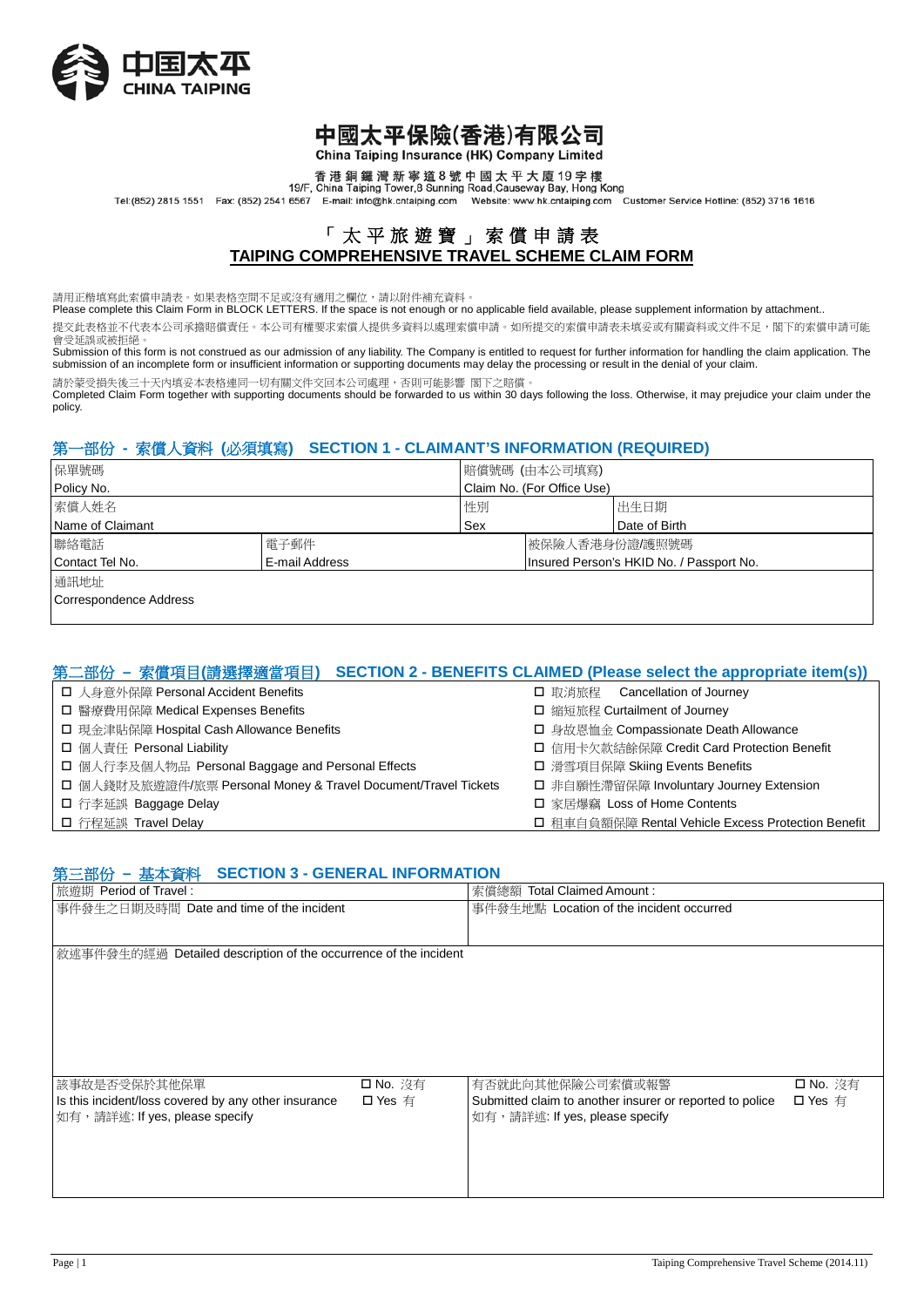

# 中國太平保險(香港)有限公司

China Taiping Insurance (HK) Company Limited

#### 第四部份 **–** 索償文件 **SECTION 4 - CLAIM DOCUMENTATION**

請勾選適合的賠償項目,並提供下列所需之文件連同本表格一併交回。如有需要,本公司將要求索償人提供額外之有關文件以供處理索償事宜用途。 Please choose the appropriate claim section, ensure the documents required in relation to the claim section below are submitted with this form. Additional documents relevant to the claim may be required and to be forwarded upon request by our company. 申請賠償項目 **NATURE OF BENEFIT CLAIMED** 賠償所需的基本文件 **BASIC SUPPORTING DOCUMENTS REQUIRED** 適用於所有項目 Applying to all items 出發及回程日期的證明文件,例如飛機、車、船的乘搭證或票據副本 Tickets confirming departure and return dates, e.g. boarding pass(es) (copy) □ 人身意外保障 Personal Accident Benefits □ 身故恩恤金 Compassionate Death Allowance 1. 死亡證 Death Certificate 2. 醫療報告/法醫官報告 Medical report/coroner's report 3. 警方報告, 如有 Police report, if any **4. 遺產管理書之正本/核實副本 Original/Certified true copy for the Letters of Administration** 5. 關係證明(如出世紙、結婚證明書等) Proof of relationship (e.g. Birth Certificate, Marriage Certificate etc) □ 醫療費用保障 Medical Expenses Benefits □ 現金津貼保障 Hospital Cash Allowance Benefits 1. 所有正本醫療收據,單據上應顯示醫療費用及醫生之診斷 Original medical bills showing the expenses and diagnosis 2. 是否痊愈 Are you completely recovered? <br>
■ 是 YES □ □ 否 NO 如果否, 請在痊癒後提交所有醫療收據 If no, please present all medical receipts after recover. 3. 此是否原有之傷病? Is this pre-exiting disease? 是 YES 否 NO 若是,已存在多久 if yes, how long? 4. 此是否先天性缺陷? Is condition congenital? 是 YES 否 NO □ 個人責任 Personal Liability 1. 事故發生之詳情 Details of incident **2. 損毀項目證明及賠償金額 Original certificate of loss/ damage item(s) and paid receipts** 3. 警方報告,如有 Police report, if any 4. 其他有關此事件之文件(如法院傳票,法院文件,律師函件等) Other related documents (e.g. copies of summons, all court documents, solicitors' correspondences etc.) □ 個人行李及個人物品 Personal Baggage & Personal Effects 1. 當地警方報告 Local police report 2. 附運途中發生的損失/損壞, 須向公共交通工具機構報告並索取該公司的正式書面收條或證明 A copy of the immediate notification to airline/carrier and their official acknowledgment in writing when loss or damage has occurred **3.**  損失/丟失物品之正本購買收據 Original purchase receipts of lost/broken items 4. 損失項目之修理費用報價單及收據正本 Original receipt of repaired fees for damaged item(s) 5. 損壞物品之維修單據(如適用) Repair receipts of the damaged property (if any) **6.** 請提供以下資料 Please provide the below information 損失/損毀之物件 Damaged / lost items 購買日期 Date of purchase 購買地方 Place of purchase 原價 Original Cost 索償金額 (港幣) Amount Claimed (HK\$) □ 個人錢財及旅遊證件/旅票 Personal Money Travel Document/Travel Tickets 1. 當地警方報告 Local police report<br>2. 額外住宿費用、交通費用及補發 2. 額外住宿費用、交通費用及補發遺失之旅行證件或旅票之收據正本 Original official receipts for extra accommodation fee, traveling expenses and replacement of lost travel document or travel tickets. □ 行李延誤 Baggage Delay □ 行程延誤 Travel Delay 1. 有關公共交通工具公司發出之文件以證明延誤原因及時間 Written report from the related public common carrier with reason and duration for the delay. **2. 行程、機票及登機證之複印件 Copies of the itinerary, Travel Ticket and boarding pass** 3. 未使用的原行程旅票及購買額外旅票及住宿費用的收據或證明 The unused original itinerary Travel Tickets and receipts or proofs of extra trip tickets and accommodation. 4. 因行李延誤而購買必需品之正本收據 Original receipts of purchased necessity items due to baggage delay. □ 取消旅程 Cancellation of Trip □ 缩短旅程 Curtailment of Trip 1. 按醫生意見下取消或縮短旅程之建議書 Advice on the need of cancellation or curtailment of journey 2. 關係證明(如出世紙、結婚證明書等) Proof of relationship (e.g. Birth Certificate, Marriage Certificate, etc) **3. 已支付的旅費及/或住宿費用正式收據**  Official receipts of traveling and/or accommodation expenses incurred 4. 由旅行社/有關機構發出關於是否可退還旅費之文件證明 Written confirmation from travel agent or airlines indicating if the paid travel fare is refundable □ 信用卡欠款結餘保障 Credit Card Protection Benefit 1. 受保旅程期間所購買商品的發票及收據正本 Invoices and original receipts of the goods purchased during the Insured Journey<br>2. 受保族程期間所購買的商品的信用卡目结開 2. 受保旅程期間所購買的商品的信用卡月結單 Credit card monthly statement(s) of the goods purchased during the Insured Journey □ 非自願性滯留保障 Involuntary Journey Extension 1. 非自願性滯留之證明文件 Documentary proof of involuntary extension of journey 2. 由旅行社、酒店或其他安排旅程或住宿之服務供應商之發票正本 Original receipts of issued by any tour operator, travel agent, hotels or any provider of travel arrangement or accommodation